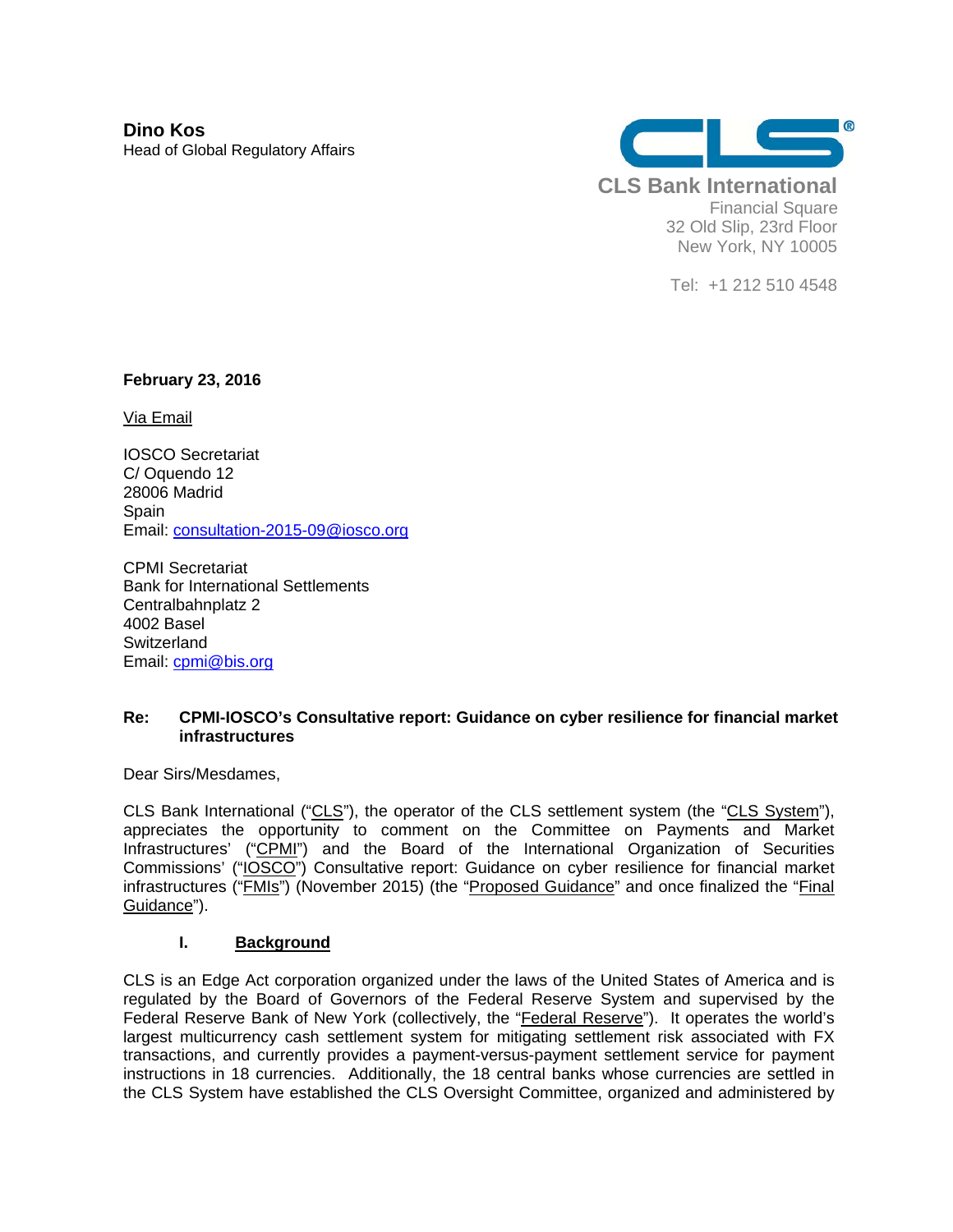

the Federal Reserve.<sup>1</sup> The CLS Oversight Committee operates in accordance with the Protocol for the Cooperative Oversight Arrangement of CLS.<sup>2</sup> As a systemically important FMI, CLS is subject to the April 2012 CPSS-IOSCO *Principles for financial market infrastructures* (the "PFMI") as applicable to payment systems. CLS has also been designated a systemically important Financial Market Utility by the United States Financial Stability Oversight Council.

# **II. Comments on the Proposed Guidance**

CLS would like to express its broad support for the Proposed Guidance for FMIs on the enhancement of their cyber resilience. This effort follows the CPMI-IOSCO's creation of a working group on cyber issues, and its November 2014 publication, *Cyber resilience in financial market infrastructures* ("2014 CPMI-IOSCO Publication"), which CLS includes in its consideration of cyber risk. CLS agrees with the CPMI-IOSCO that cyber risks faced by FMIs and their level of readiness to effectively deal with worst-case scenarios should be considered a priority by FMIs and authorities alike. For this reason, CLS is focused on enhancing its risk management framework to take into account evolving threats and responding rapidly and effectively to cyber issues.

The Proposed Guidance, in the Executive Summary, provides that it is supplemental to the PFMI, and is not intended to impose additional standards on FMIs beyond those set forth in the PFMI. It also provides that it is intended to be principles-based, as tactical measures that are effective today may quickly become ineffective in the future. (Proposed Guidance, Section 1.2.2). CLS supports the maintenance of consistent high-level standards across jurisdictions and, subject to its comments below, agrees with the high-level principles contained in the Proposed Guidance, as they are prudent and consistent with well-known control frameworks.

## **A. Implementation**

## 1. Uniform Adoption

The Proposed Guidance states that "relevant regulatory, supervisory and oversight authorities, in carrying out their responsibilities, are urged to implement the guidance within the context of the legal framework of the relevant jurisdiction." (Proposed Guidance, Section 1.3.6). CLS urges the relevant authorities to approach implementation of the Final Guidance prudently and with a focus on uniform adoption whenever possible, both across borders and amongst various domestic agencies that may oversee FMIs within a given jurisdiction. Lack of uniform implementation creates the potential for inefficiencies associated with complying with multiple standards, as well as challenges regarding clarity and adequacy of compliance. This is particularly relevant to an international FMI like CLS, which is subject to standards in multiple jurisdictions. Therefore, careful uniform implementation is encouraged.

## 2. High Level Guidance and Control Frameworks

In addition, CLS recommends that when relevant regulatory and supervisory authorities implement the Final Guidance, they clarify that it is meant to provide high-level enduring

l

<sup>1</sup> In addition to the European Central Bank, the CLS Oversight Committee also includes five other Eurosystem central banks, bringing the total to 23 central bank members.

<sup>2</sup> See http://www.federalreserve.gov/paymentsystems/files/cls\_protocol.pdf.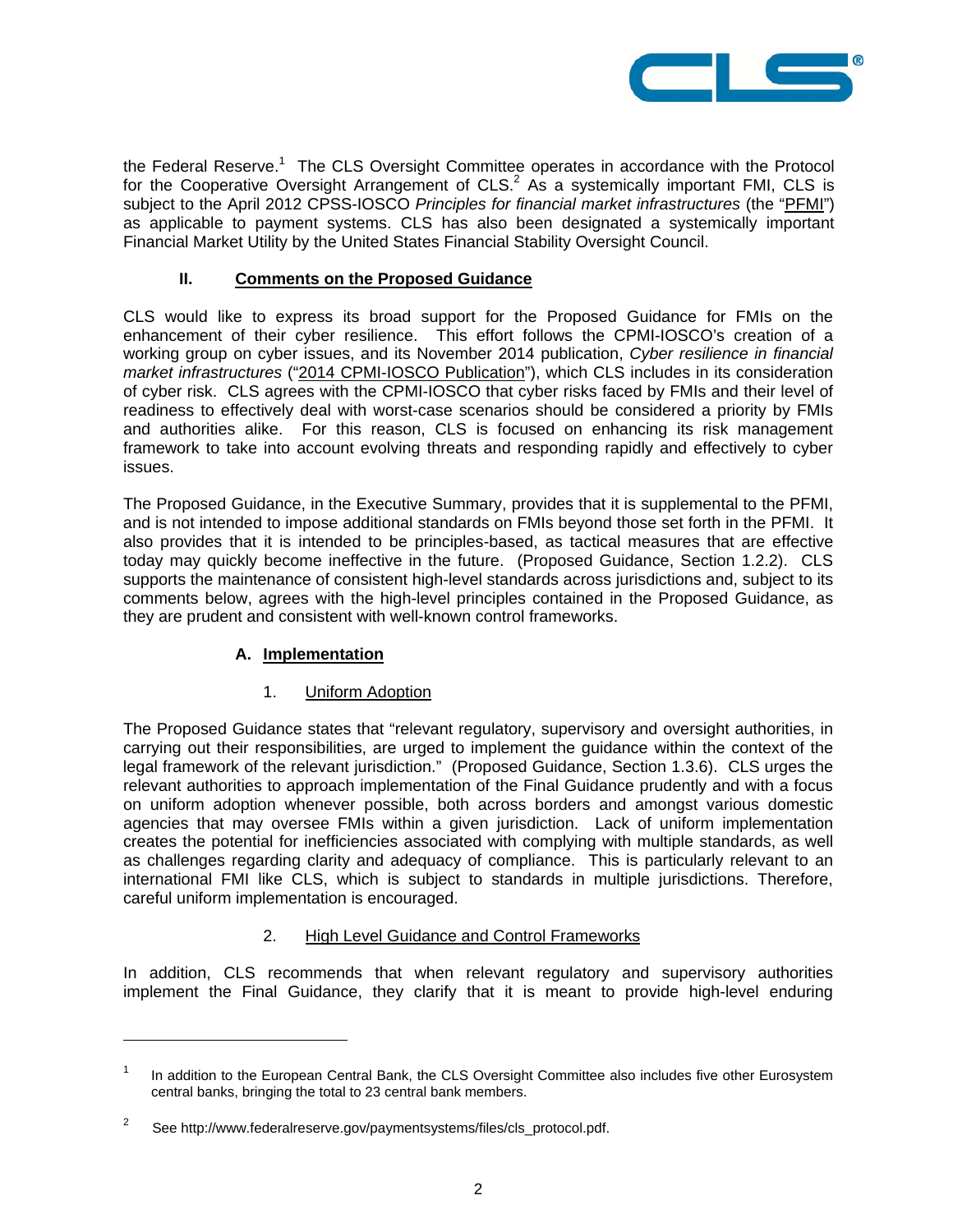

principles, which should then be supplemented by other control frameworks<sup>3</sup> such as the International Organization for Standards (ISO) 27001 and 27002, the SANS Institutes' Critical Security Controls, and the National Institute of Standards and Technology's (NIST) Framework for improving infrastructure cybersecurity. CLS recommends that the Final Guidance is practical and not overly prescriptive as (i) cyber risk management is a rapidly changing area where threats are evolving,<sup>4</sup> and (ii) FMIs have unique architectures, business processes and ecosystems, depending on the services they perform and markets they serve, and therefore there is no onesize-fits-all approach to cyber risk prevention.

## 3. The FMI's Risk Management Framework

In Section 1.1.3, the Proposed Guidance notes that "cyber risks are unique," while also acknowledging that they should be managed as part of an FMI's overall risk management framework. CLS agrees with both points, and as for the latter, would highlight that most FMIs have comprehensive risk management frameworks in place, as required by the PFMI. Therefore, the most efficient approach would be to embed appropriately into those existing risk management frameworks the Final Guidance and applicable control frameworks, and not segregate them into separate frameworks and documents unless there is a practical reason for doing so.

The Proposed Guidance in various sections appears to refer interchangeably to the "cyber resilience strategy and framework" (Proposed Guidance, Preamble 2.1), the "cyber resilience framework" (id,) and the "resilience framework" (Proposed Guidance, Section 2.2.1). Consistent with the paragraph above, the Final Guidance should clarify that while FMIs should appropriately manage cyber risks and have clear roles, responsibilities, and accountability for developing strategy and managing cyber incidents, these concepts can be contained in the FMIs' existing frameworks and documents wherever practicable, and that there are no prescribed titles for particular risk management documents, assuming such documents, taken as a whole, achieve the objectives of the Final Guidance.

## **B. Two Hour Resumption of Critical Services**

l

In several sections, the Proposed Guidance refers to a two hour timeframe during which an FMI must resume its critical operations if its critical services are disrupted. (Proposed Guidance, Sections 1.1.5, 6.2.2, 6.2.3, 6.3.1, and Glossary (definition of "resume")). CLS recognises that FMIs are vital to the global financial system and should endeavor to return to full operational capacity as quickly as possible if a disruption occurs. CLS also understands the value of having target resumption times and best practices in place to drive the industry toward a common understanding of the significance of resuming critical services. CLS further appreciates that the Proposed Guidance provides that the resumption requirement should be tiered, as it references "critical" operations.

However, consistent with other guidance,<sup>5</sup> the Final Guidance should consider the challenges associated with a two hour resumption period in extreme but plausible circumstances, as there

<sup>3</sup> CLS suggests that the term "control frameworks" or a similar term be specifically referenced and/or defined to clarify this point and distinguish such frameworks from the Final Guidance.

It may also be advisable to review and update, as needed, the Final Guidance more frequently than the PFMI.

<sup>5</sup> See 2014 CPMI-IOSCO Publication, at 1 ("FMIs consider a two-hour recovery time objective (2h-RTO\*) in the context of an extreme cyber event to be challenging . . ."); see also PFMI, Section 3.17.14 ("[a]n FMI should *aim* to be able to resume operations within two hours following disruptive events") (emphasis added)).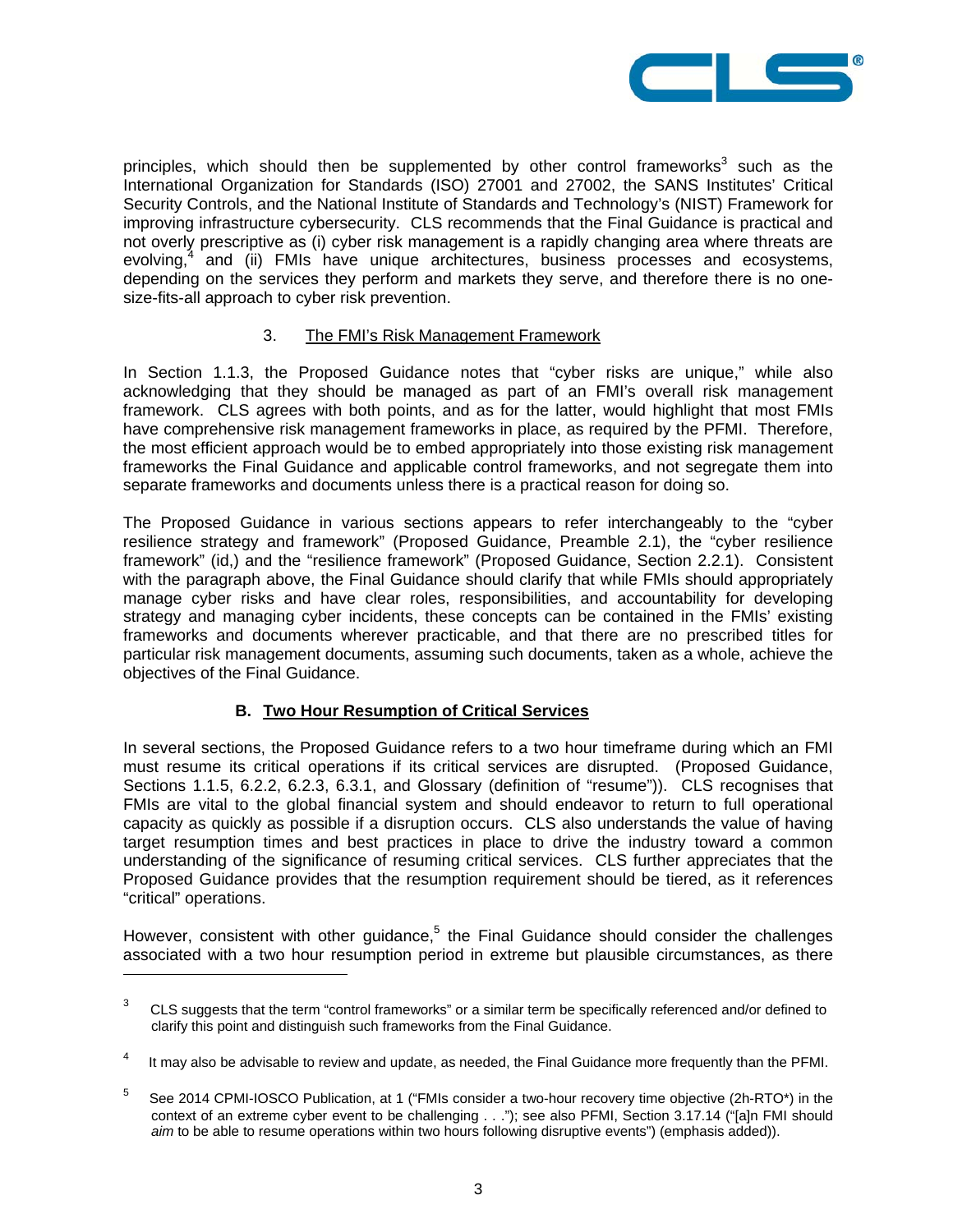

are threats that may be presently unknown, and FMIs cannot test an infinite number of scenarios or certify or guarantee that critical services will be resumed within a certain time period in every case. In some cases, resumption should be balanced against the necessity to preserve data and contain corruption. This approach is consistent with the direction in the Proposed Guidance that "an FMI should resume critical services as soon as it is safe and practicable to do so without causing unnecessary risk to the wider sector or further detriment to financial stability." (Proposed Guidance, Glossary (definition of "resume"); see also Section 6.4.2). The Final Guidance should also take into account that there may be disruptions that could involve multiple institutions, and that resumption, in such cases, would require coordination. To effectively manage an incident of this scale, advanced coordination and planning should be considered.

Further, the pace of the implementation of cyber risk reduction technology, regardless of its potential, should always be properly balanced against pragmatic and appropriately phased implementation, as new solutions meant to decrease resumption time may comport their own risks. Thus, when applying the Final Guidance toward a two hour resumption period, it is essential that the FMI be permitted to set appropriate timeframes for implementation.

Finally, there is some ambiguity around how the two hour resumption period should be calculated and when the period should apply, depending on the incident and the type of FMI. A cyber threat may be present for some time before it is discovered, and partial resumption may be sufficient under certain circumstances. For CLS, settlement of FX payment instructions and associated funding occurs within a five hour period on business days, and thus priorities in terms of resumption of the service would also vary according to whether they fall into or just prior to this window.

## **C. Stakeholder and Third Party Considerations**

## 1. Scope

l

In several Sections, the Proposed Guidance acknowledges that FMIs have "linkages and interdependencies" in the financial system, and that adequate cyber resilience is dependent not only on the resilience of a single FMI, but also on that of interconnected FMIs, service providers and participants. (Proposed Guidance, Section 1.3.3). In other Sections, the Proposed Guidance references the FMI's "ecosystem," and also states that, "[i]n particular, an FMI's cyber resilience framework should consider how the FMI would regularly review and actively mitigate the cyber risks that it bears from and poses to its participants, other FMIs, vendors, vendor products and its service providers, which are collectively referred to in this document as an FMI's ecosystem." (Proposed Guidance, Sections 2.2.5, 3.3; 6.4.2, and Glossary (definition of "ecosystem")).

As it is not necessary, practical or possible to regularly review and actively mitigate risks associated with every member of the ecosystem, FMIs must be permitted to take a tiered, riskbased approach to address third party risk. Therefore, in order to avoid confusion and promote compliance, it is important that the Final Guidance define terms such as "ecosystem," "linkages" and "interdependencies" appropriately in light of the context and allow for flexibility.<sup>6</sup> For example, "ecosystem" should be defined, at a high level, with reference to an FMI's "interconnected information infrastructure" and "other persons, processes, data, and information and communications technologies, along with the environment and conditions that influence those interactions," rather than generally in a way that would include parties with no link to or effect on

<sup>6</sup> This is particularly true in cases where such terms are already ascribed a meaning associated with financial contagion or other connections that may not be relevant to cyber risk (e.g., in the PFMI).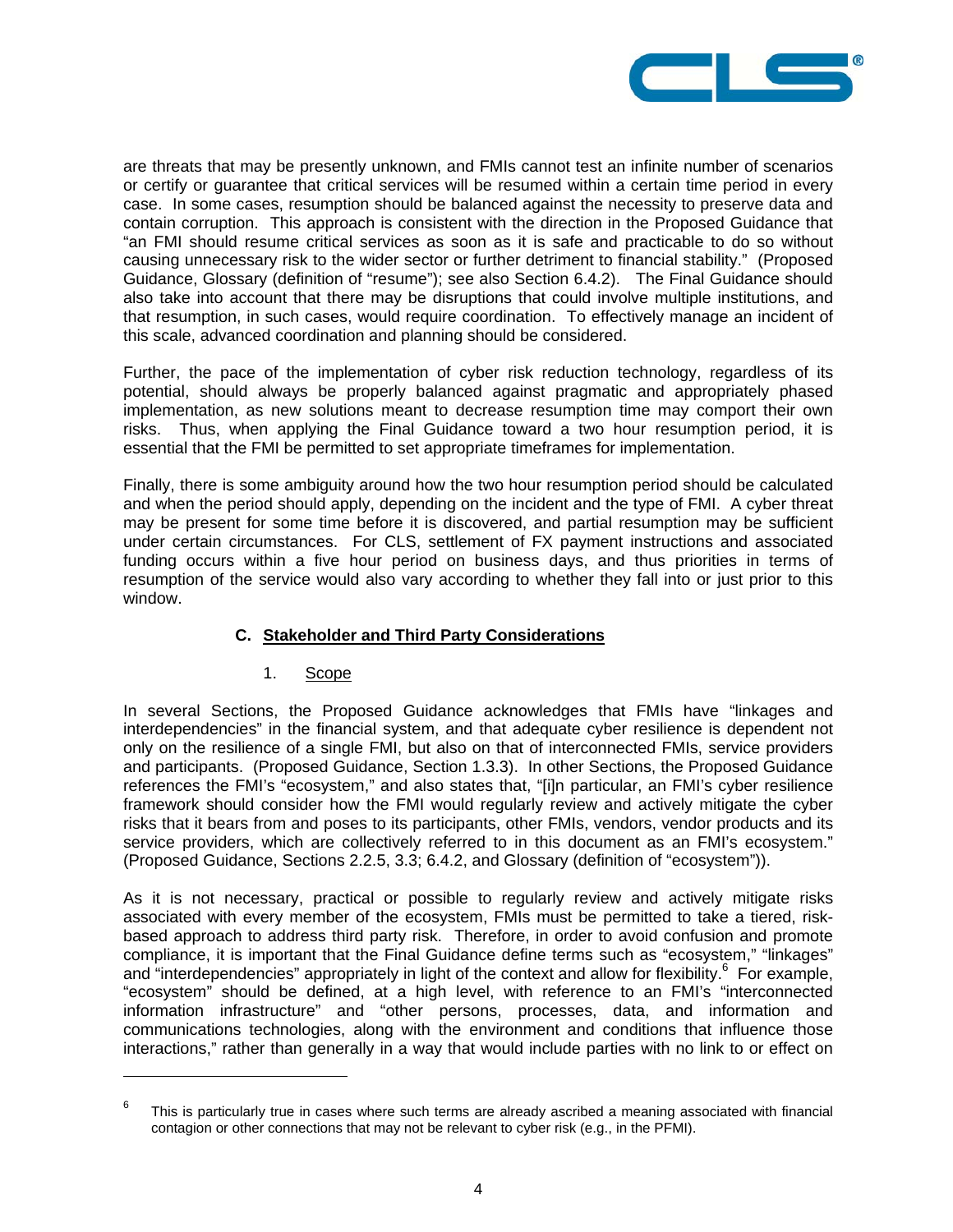

the FMI's information infrastructure. Once these terms have been defined on a high-level, since FMIs are unique in terms of architecture, business processes, and types of connections and dependencies, each FMI should be tasked with defining its ecosystem, taking a tiered and riskbased approach.

#### 2. Assurances and Testing

In addition to defining its linkages, CLS recognizes that an FMI should gather information from third parties and verify and test assumptions associated with cyber and other types of resilience. Ultimately the FMI should be responsible for clearly defining third party risks and how they are mitigated, and should take a risk-based approach when making these determinations.

CLS notes that the Proposed Guidance calls for rigorous testing of "[a]ll elements of a cyber resilience framework," (Proposed Guidance, Sections 7.1 and 7.2.1), and "all software network configurations and hardware." (Proposed Guidance, Section 4.2.2). In certain cases, confirmations, table-top exercises, attestations and other types of assurances from key partners and/or vendors may be the appropriate means of verification. This may include requesting attestations and other assurances from members of the ecosystem, such as operators of real-time gross settlement systems, with respect to their systems and business processes.

#### 3. Entry Points

At Section 1.1.3, the Proposed Guidance states that "there is a broad range of entry points through which an FMI could be compromised," and provides examples of such points, including linked FMIs, service providers, vendors and vendor products. However, the entry points will vary for each FMI depending on its structure, segregation and architecture, and therefore it should not be assumed that there is a "broad range" of entry points through which an FMI can be compromised. Each FMI should be considered separately when relevant regulatory authorities consider risks of entry.

## 4. Information Sharing and Use

In Section 1.3.3, the Proposed Guidance underscores the importance of FMIs promoting among their participants, service providers and other relevant stakeholders, an understanding of their resiliency objectives, and requiring appropriate action to support their implementation. Moreover, the Proposed Guidance supports the sharing of information associated with realized risks. (Proposed Guidance, Sections 6.4.4, 8.3.1, and 8.3.2).

While information sharing serves important objectives, the Final Guidance should acknowledge that there may be legal and practical impediments to sharing information, both with industry participants and governmental actors. These impediments include actual or potential conflicts with privacy and competition laws, as well as concerns about other types of liability, the protection of intellectual property, and the exposure of an FMI's weaknesses to third parties. Concerns associated with legal liability are particularly pronounced for an international FMI such as CLS that is subject to several legal regimes. Therefore, the Final Guidance should clarify that information sharing should only be undertaken in compliance with applicable law, and should be balanced against the risk of sharing sensitive or protected information.

CLS also notes a general paucity of channels for international information sharing, in comparison with domestic channels, although the threats contemplated are not constrained by national borders. Understandably, national laws and security and other interests pose challenges to crossborder information sharing. However, for an FMI like CLS, with information assets and interests in